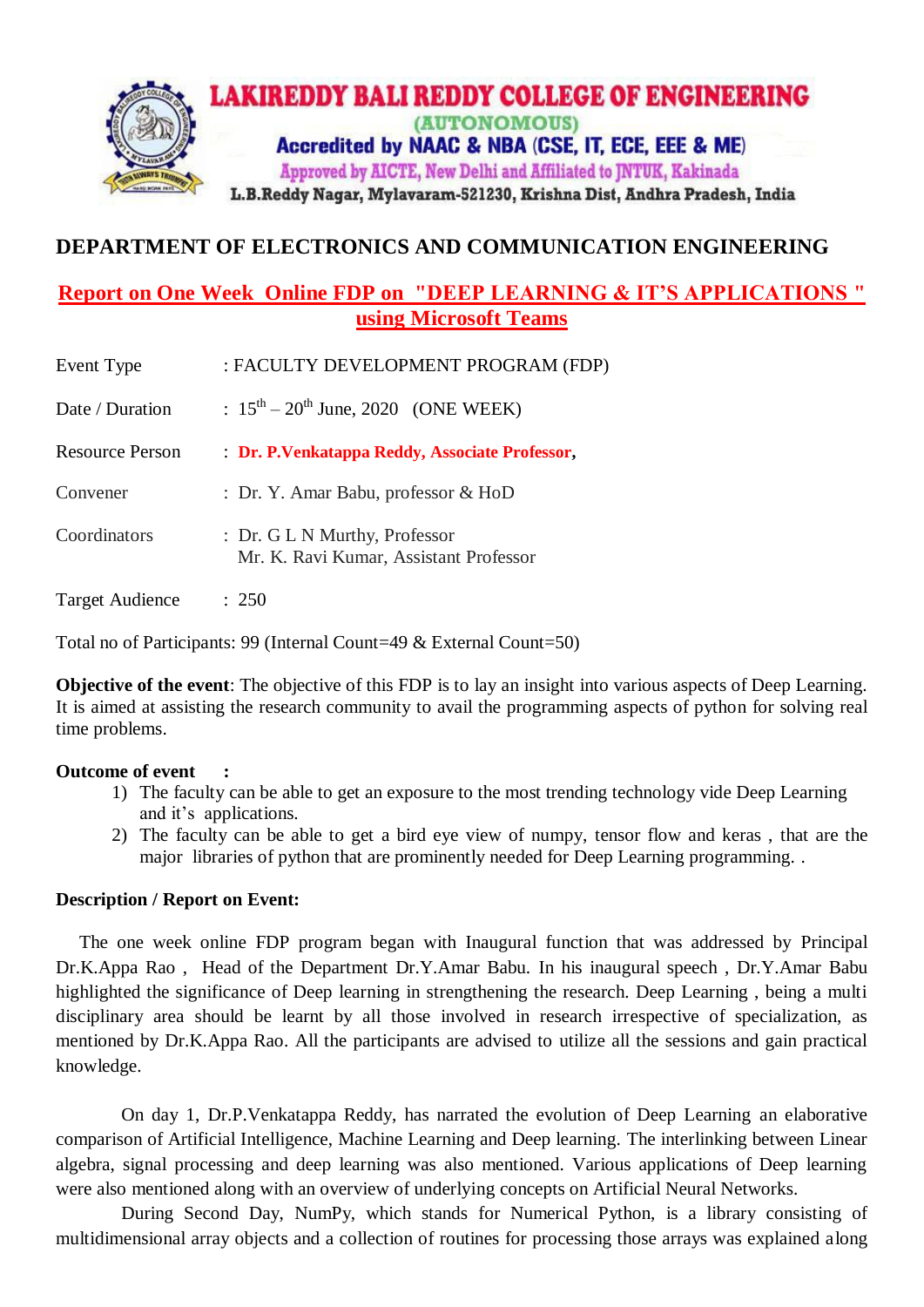with tensor flow and keras by using practical examples. This was followed discussion on numerous optimization algorithms.

Regularization and optimization strategies are presented on day 3. They are significant in the sense that the architecture of Convolutional Neural networks(CNN), demands the huge and rich amount of data and involves with a vast number of parameters that leads the learning takes to be computationally expensive, slow convergence towards the global minima, trap in local minima with poor predictions.

The architecture of CNN, that was particularly mentioned for structured data was elaborated on day 4. The relationship between CNN and signal processing was given.

On day 5, numerous CNN architectures like Googlenet, resnet, Alex net were elaborately discussed. Accessing the datasets and executing programs using python were practically demonstrated.

On the last day of FDP, recurrent neural network (RNN) is a class of [artificial neural networks](https://en.wikipedia.org/wiki/Artificial_neural_network) where connections between nodes form a [directed graph](https://en.wikipedia.org/wiki/Directed_graph) along a temporal sequence was introduced. Further, the applications of Long short-term memory (LSTM) that is an artificial [recurrent neural network](https://en.wikipedia.org/wiki/Recurrent_neural_network) (RNN) architecture also, explained in terms of application in the field of [deep learning.](https://en.wikipedia.org/wiki/Deep_learning)

The FDP has provided an overview of Deep learning that helps the research community in implementing the algorithms for real time applications. Further, the program also explored various online data resources that are useful in the process of testing any algorithm or solving any problems.

The program ended by advising faculty members to continue the learning process as nit is much difficult to cover all concepts in a shorter time.

Feedback / Suggestions:

- 1. Organize with more practical exposure in future.
- 2. Conduct more FDPs on image processing in deep learning.
- 3. Conduct FDP on detection & estimation theory in signal processing area
- 4. Need more time and hands on.
- 5. Time provided is very less and examples are not sufficient for beginners
- 6. Provide pdf of some books related to deep learning
- 7. Conduct FDP on IoT and Embedded Systems

Photographs :